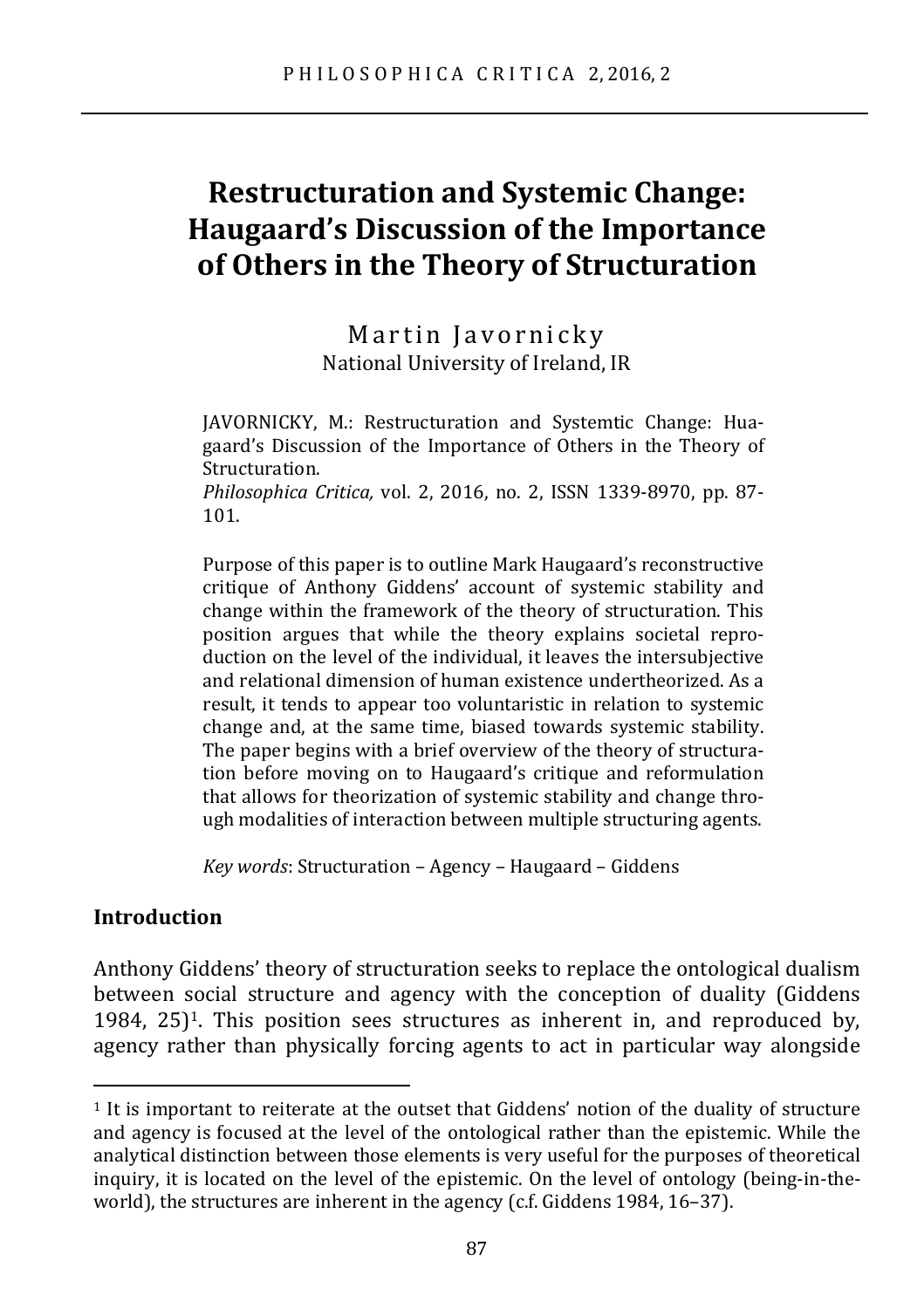some pre-constructed path. Agency is facilitated by structures, however, it is not determined by them completely as social structures have no material existence independent of agents' consciousness and conduct. They only become external to agents in the moments of their reproduction: "Structure exists, as time-space presence, only in its instantiations in such practices and as memory traces orienting the conduct of knowledgeable human agents" (Giddens 1984, 17). Outside of these moments, structures exist as one form of knowledge of agents' social world, knowledge of rules. This knowledge is vast and people are not always aware of its extent or even functioning. Agents routinely, and often subconsciously, draw upon this knowledge in their day-to-day interactions and, in the process, reproduce the structural properties that constituted them as particular agents in the first place. This notion of routinized, recursive, reproduction of structures through agency is at the core of the theory of structuration (Giddens, 1979; 1984). Haugaard's reconstructive critique of Giddens' model claims that the theory does not pay sufficient attention to the importance of structuring others. This creates problems when it is put to task of explaining stability or (and) change in social systems. Purpose of this paper is to briefly sketch out the contours of Haugaard's extension of the model in order to theorize the importance of structuring others. I will begin by brief discussion of self, agency and structural reproduction within the theory of structuration before moving on to Haugaard's reconstruction.

# **Self, Agency and Structuration**

Agents' conduct is mediated by their knowledge of the world. This knowledge is an outcome of their socialization process and therefore systemically constituted even if it is embodied in an individual. Agents routinely use this knowledge in order to function in their social context, to monitor their environment and behaviour. While this monitoring is an ongoing process, agents are not always aware of its operation. Giddens' model of the self proposes the distinction between two levels of consciousness: *discursive consciousness* (d.c. further in the text), *practical consciousness* (p.c. further in the text) and the unconscious. While two levels of consciousness are to an extent, accessible to agents, the unconscious remains outside of the discursive reach of an individual (Giddens 1984, 45). Discursive consciousness [d.c.] refers to knowledge the agents can put into words and actively consider when they pursue day-to-day goals. They are explicitly aware of the information being cognitively processed as well as able to examine it reflexively. Practical consciousness [p.c.] comprises of all information the agents have about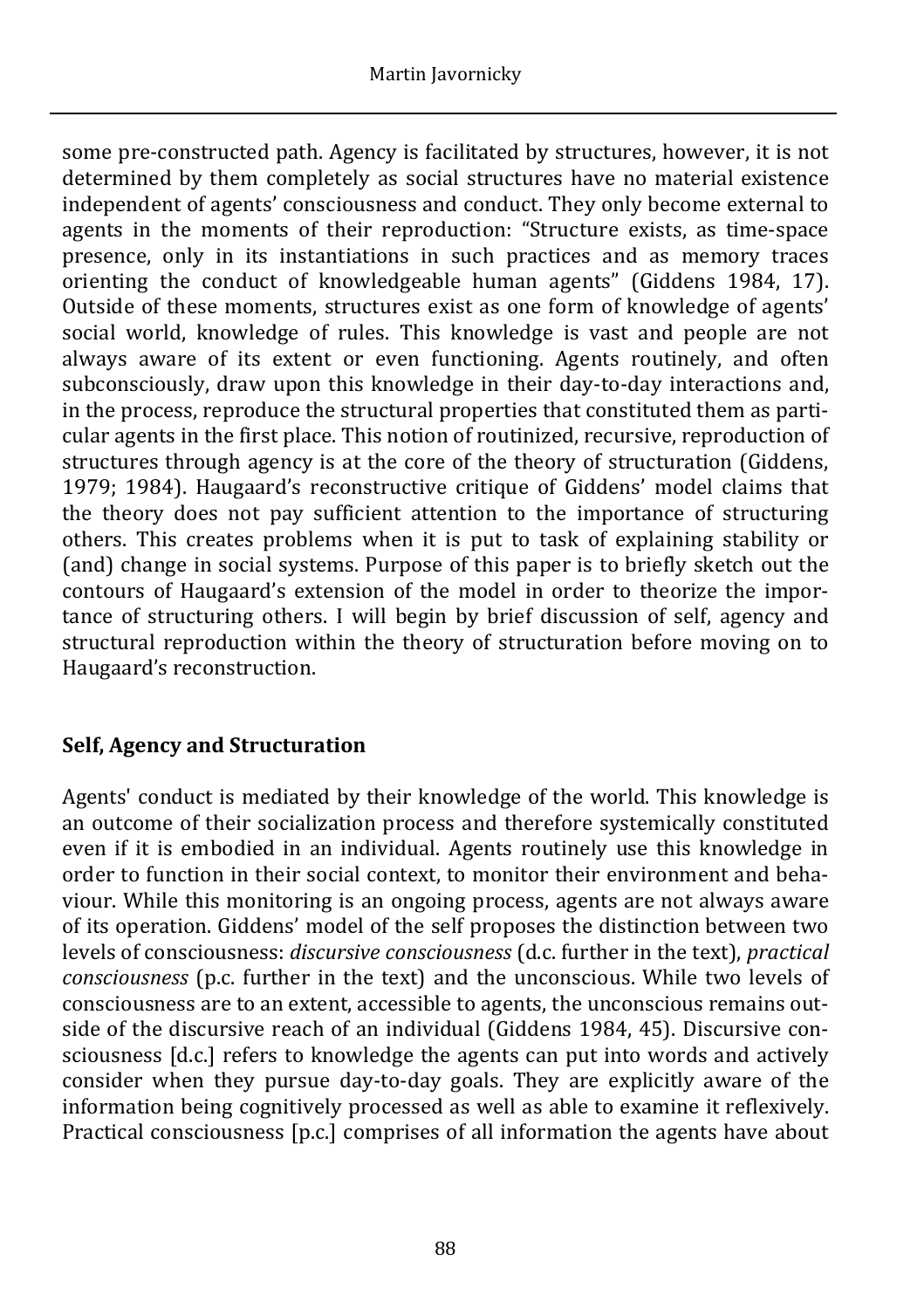their world. It represents the preconscious or "tacit"2 knowledge that agents are able to utilize in the course of their day-to-day lives without being discursively aware of the process itself. The body of p.c. knowledge acquired through the lifetime is enormous in terms of both, scope and detail and encompasses the information about physical and social world as well as manual and mental skills (Giddens 1984, 4, 26). Human brain is continuously processing impressive amount of information and the agents are, more often than not, discursively aware only of a fraction of this process. For example, imagine trying to describe the nuances of asking a friend for a favour, grammatical rules of a local argot or writing a step-by-step guide on how to tie your shoelaces. This knowledge guides agents' interpretations of and interactions with the world, regardless of being discursively registered by them. This position allows for transfer of knowledge from p.c. to d.c. and vice versa. Take the shoelaces example. A child learns to tie her shoelaces by someone else's demonstration. Then, for a time, she will do it in a step-by-step fashion, discursively concentrating on each step of the process. Once the technique is mastered, concentration on each step is no longer required – the discursively acquired knowledge has become p.c. knowledge through recursive practice. Now, in case this person needs to explain this process, she has to transform the p.c. knowledge back into the d.c. in order to be able to verbalize it. Although rather simplistically, this example outlines the mechanics of the transfer of knowledge between d.c. and p.c. Similar process can be observed in acquisition of grammar, particularly in cases of second language where it is possible to clearly animate a set of new rules against the background of already formed first language. Compared to a single motoric skill, the information that agents process in social interactions is much more complex. This process has also been subject to extensive research within psychology of cognition and memory that further corroborate this element of Giddens' account (c.f. Schacter, 1992; Ullman, 2004).

Such possibility of transfer opens the space for the theorization of discursive examination of p.c. knowledge by the agent. Giddens argues that finding oneself in unusual circumstances, where agents' can no longer rely on their p.c. knowledge to guide their actions, this knowledge can rapidly become available for discursive evaluation that can expose its contingency. The main point here is that agents are, to a large extent, aware of their social context. They know their world and have very good idea on how to go on living in it. They are able to predict the outcomes of their actions and reactions of others within their social system. And

 $\overline{a}$ <sup>2</sup> The term "tacit knowledge" is often described in contradistinction to formal, codified or explicit knowledge. It is the kind of knowledge that is transferred through experience and observation rather than symbolically trough the language. Even though agents can use this knowledge they cannot codify it in language without difficulties (c.f. Polanyi 1966).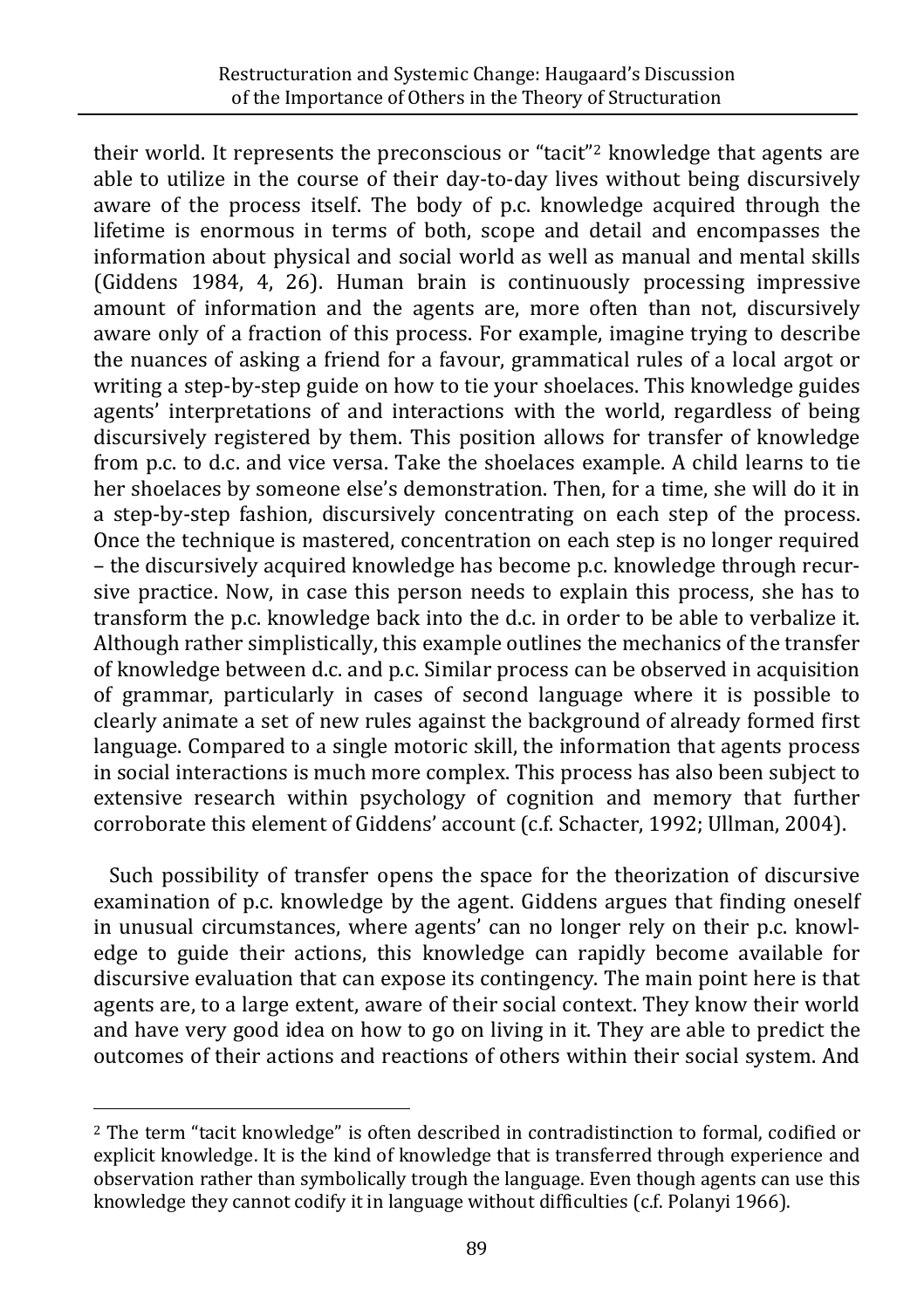when prompted, they are able to give discursive explanations of the rules that guide their social world, recall the practical knowledge that pertains to it and reevaluate its character. Hence, the claim that all competent social agents are "expert sociologists" (Giddens 1984, 26). One important qualification has to be made here, which is that while sociologists proper make it their business to discursively examine these phenomena, the social agents are "expert" sociologists at the level of p.c. (Haugaard 1992, 78).

 The concept of p.c. is crucial for explanation of intentionality and agency that is still shaped by structural relations. Structures exist as a form of knowledge of rules on the level of p.c. outside of the moments of their instantiation in action. This enables Giddens to argue that agency, while being an outcome of purposive intentions and planning, is nonetheless a product, as well as medium of reproduction, of structural constraint and enablement<sup>3</sup>. "The constitution of agents and structures are not two independently given sets of phenomena, a dualism, but represents a duality. According to the notion of the duality of structure, the structural properties of social systems are both the medium and outcome of the practices they recursively organize" (Giddens 1984, 25).

In addition to p.c. and d.c, the agency is influenced by the unconscious consisting of: "those forms of cognition and impulsion which are either wholly repressed from consciousness or appear only in distorted form" (Giddens 1984, 5). While the full account of unconscious in the theory of structuration is beyond the scope of this paper, it is sufficient to say at this point that the unconscious constitutes a motivational component of action that commits the agents to integrate their practices across time-space in order to safeguard their sense of ontological security. This, for Giddens, can be characterized by a sense of trust in their beingin-the-world, kind of a feeling that agents know their social milieu and are confident in their ability to function in it. Following the theories of psycho-social development, he argues that humans develop this basic security system in early childhood while being cared for, when the only response to unfamiliar circumstances is anxiety. Infants learn to overcome this anxiety by development of relationship of trust with their primary carers through establishment of routi-nes (c.f. Ainsworth – Bell, 1970; Erikson, 1963). Later in life, this trust extends to the wider world by learning its regularities. While it is possible to examine p.c. knowledge on the level of d.c., agents cannot directly access the unconscious. As its development takes place very early in the childhood before the development of language, agents cannot examine it discursively. Rather, agents are motivated

 $\overline{a}$ 

<sup>3</sup> For Giddens the social structures are always enabling and constraining at the same time. The structures enable particular forms of agency by imposing limitations (constraint) upon possible options open to actors within the context of structured interaction (c.f. Giddens 1984, 25–28, 169–180).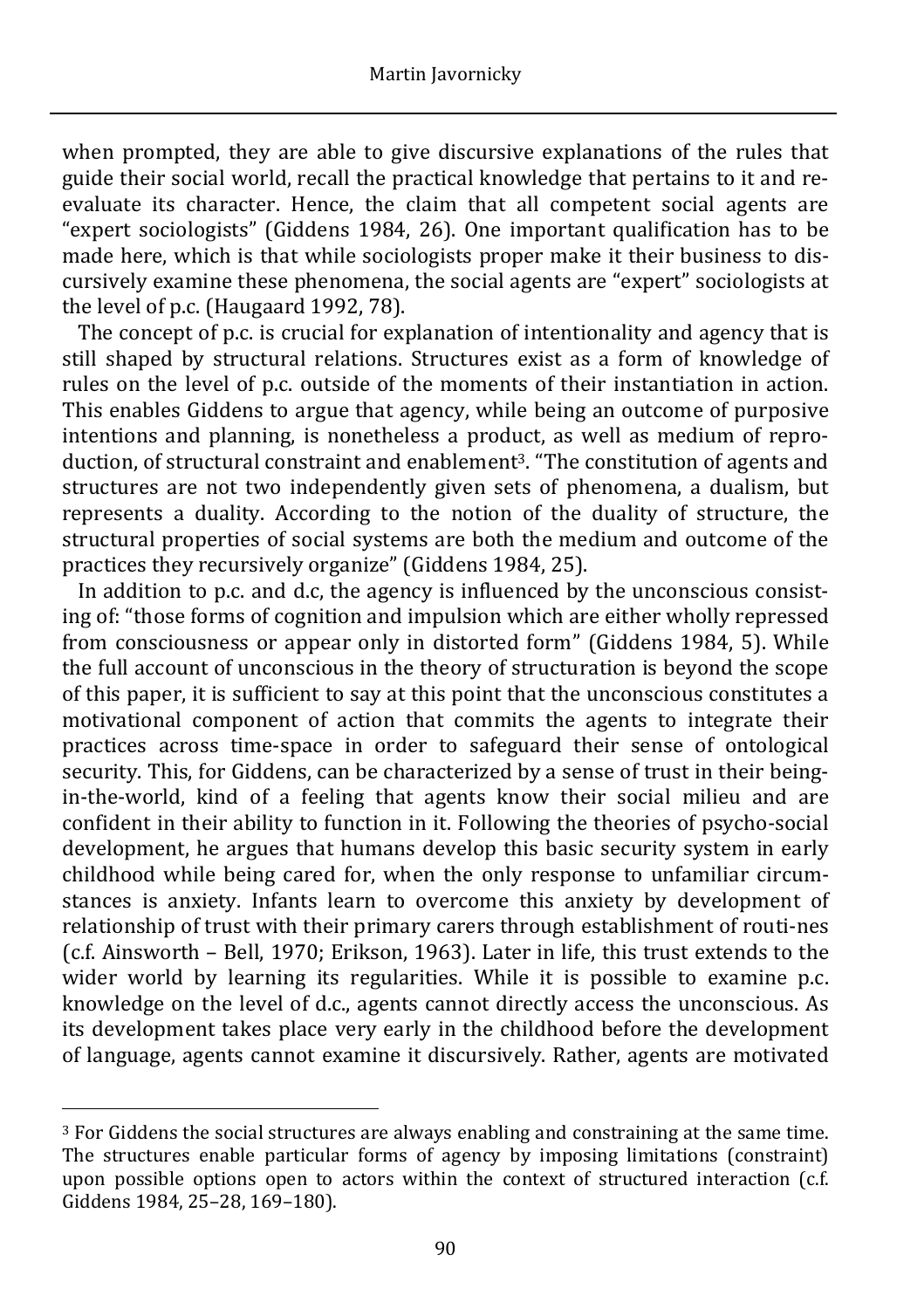by the unconscious drive towards the reduction of this elementary anxiety or ontological insecurity through the establishment of routines which allows them some degree of predictability in their existence (Giddens 1984, 7–9). The state of ontological security is important factor in agents' conduct. Moving through their day-to-day activities, agents are uncon-sciously motivated towards maintaining their sense of ontological security which is secure as long as they are able to "tune in", to interpret and predict the outcome of their own and others' actions. What makes these interpretations possible is shared knowledge of the social context and routinized character of human interaction derived from that context. It is the habitual, recursive characteristic of routine, resulting in more or less consistent outcomes that help to continuously re-create the sense ontological security. At the same time, the routine or routinized practices are central to the theory of structuration. The process of structuration, then, entails the reproduction of structures in action. Agents come to reproduce the social structures according to the memory blue-prints concerning social interactions they acquired during the process of social and systemic integration. While still being influenced by structures, the agents retain a degree of autonomy in agency that enables them to manoeuvre within structural constraint. This autonomy is premised upon the d.c. and p.c. knowledge of their social world which allows them to predict outcomes of actions of others. Agency is influenced by all levels of consciousness. Motivated by the unconscious drives, the agents pursue their day-to-day goals. In doing so, they draw upon their knowledge, in order to choose the best success strategy, without disturbing their sense of ontological security. Because the sense of ontological security is derived from the trust in the predictability of the world, they come to act in concordance with the structural blueprints. Thus, the very conditions implicated in the constitution of the system in which agents are integrated, become unintentionally transmitted and reproduced across time-space with every act of structuration.

# **Haugaard's Critique**

Haugaard's reconstructive critique of structuration theory raises two important issues. One is related to the reproduction of structures with regard to systemic stability/change and the other to the theoretical confusions in Giddens' account of power. Even though these two analyses are closely related, the remainder of this paper will discuss the theory of structuration in the context of systemic stability and change, while bracketing the issue of social power for the purpose of brevity. This argument further revolves around two particular points: the tendency towards emphasizing systemic stability, and the theoretical independence of structuring agents from the others in social system. Although the structuration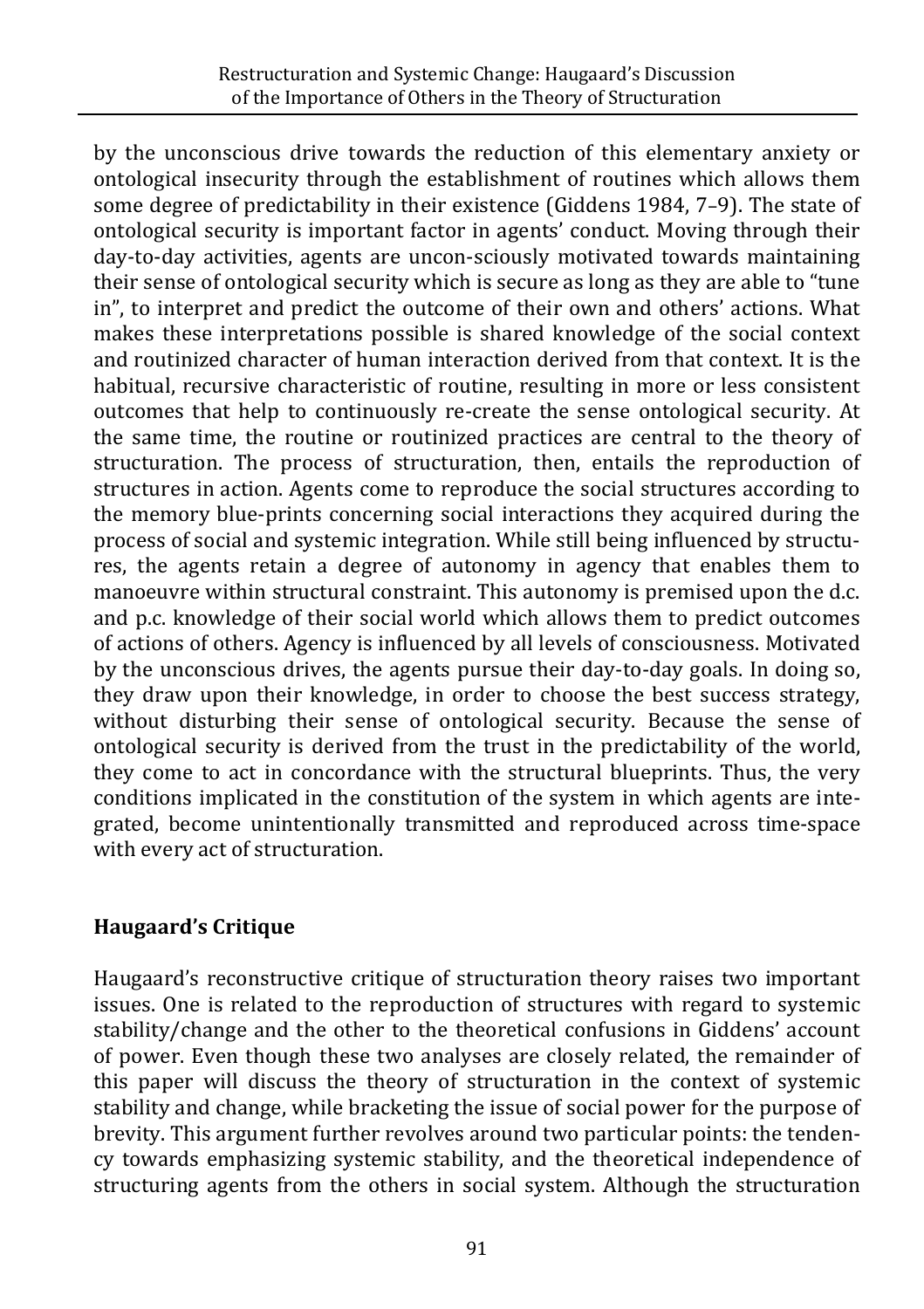theory presents coherent, and internally consistent, account of social reproduction via individual agency, "…it suffers from inherent lack in terms of the claims made for it with regard to the reproduction of structures" (Haugaard 1992, 101– 102). This lack manifests itself in the theoretical independence of the process of structural reproduction from the existence of other social agents and in the implications this has for the ability of the theory to theorize societal change. In other words, structuration theory explains the reproduction of social structures "too well" (Haugaard 1997, 113).

Notions of the routine and ontological security become important at this point. Agents learn to trust in their social world by learning its rules and observing patterns of social interactions that bring about desired consequences. This trust helps to maintain the sense of ontological security and reinforces agents' tendency to routinely reproduce the structures in a different time-space. The double emphasis on routine, as a mechanism of reduction of ontological in-security and as the driving force behind recursive structuration practices also renders this model static. Agents learn to structure in particular way, while enjoying the agency and predictability facilitated by the structural constraint. They derive the sense of ontological security from reproducing conditioned structural relations through recursive practices. As a result, it becomes difficult to explain why agents would engage in novel structuration practices and induce social change even though Giddens keeps this theoretical avenue open (Giddens 1984, 27).

Routine is also central to the second criticism raised by Haugaard, that the concept of structures is theoretically independent from the existence of others. Agents come to re-constitute structures through recursive actions which, over time, become cast into a pattern that will be recreated in another time-space. Conceptualized like this, structures are unintended outcome of individual agency. However: "…what is not clear is how structures, as Giddens describes the production of them, through structuration practices, inherently pertain to a systemic forms reproduced by others" (Haugaard 1992, 104). Structuration and reproduction of social structures does not take place in social vacuum, but in the context of structuring others, which is a point not sufficiently acknowledged by Giddens. Haugaard introduces Berger and Luckmann's claim that "any action that is repeated frequently becomes cast into a pattern, …" and an example of a solitary person living on a deserted island that may engage in actions that will, over time, develop into a pattern (Berger & Luckmann 1967, 70). When interpreted against the theory of structuration, this example describes the establishment and recreation of structures through recursive practice, even in the absence of others (Haugaard, 1992). The change in structuration practices is possible when agents come to discursively examine the contents of their p.c. knowledge of social rules and decide to structure in novel ways. However, it appears that once the barrier between p.c. and d.c. is overcome, agents are free to change structuration prac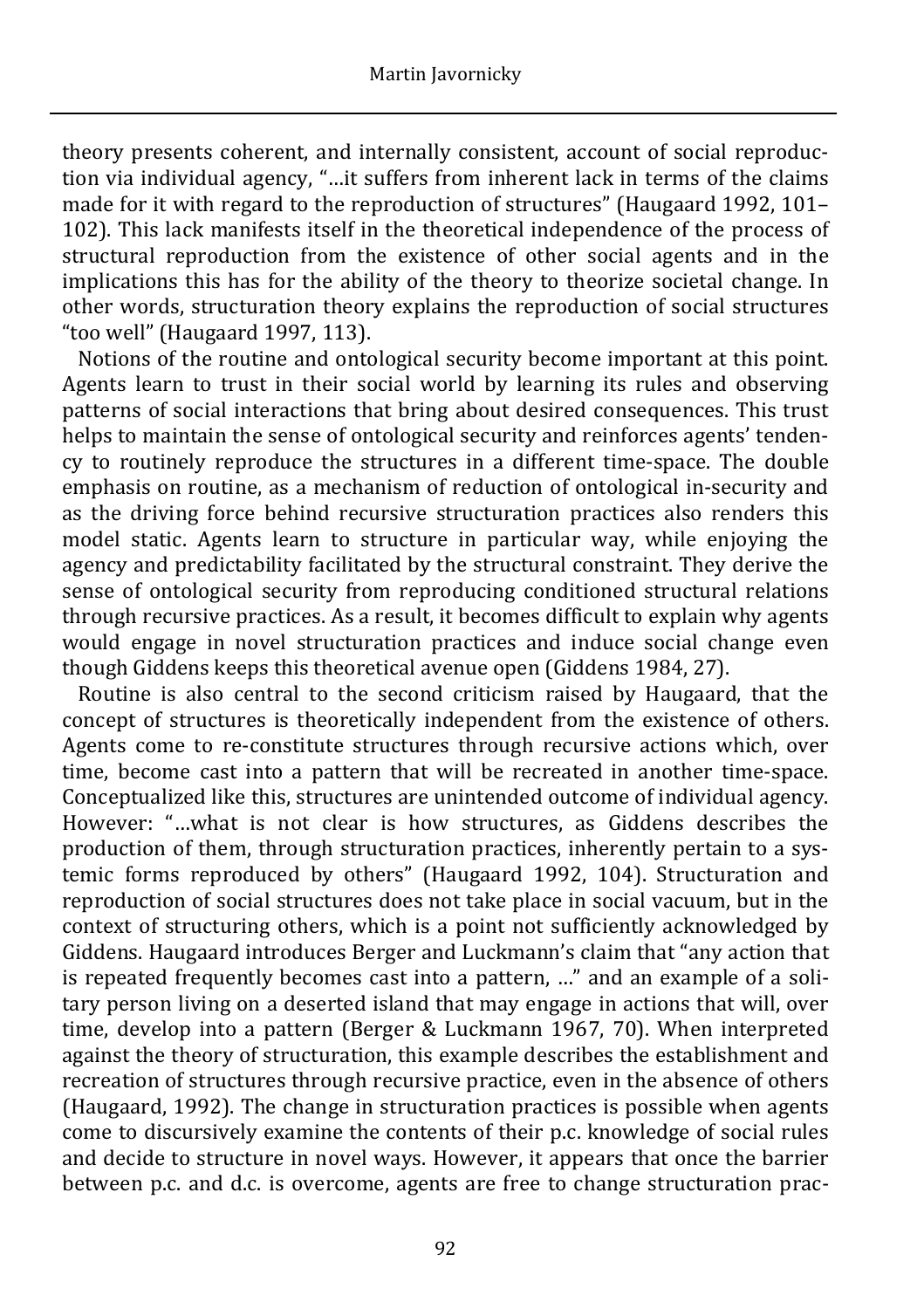tices at will. The only thing that stands in the way of this development is the sense of ontological security that agents derive from the recreation of established structures. As it stands, structuration theory describes agency-structure in a manner that is theoretically analogous to a solitary indi-vidual on a deserted island. Such position is theoretically incommensurable with Giddens' description of structures as "… a virtual order of differences produced and reproduced in social interaction" (Giddens 1979, 3). Here, Giddens acknowledges that structures derive their meaning from the system as virtual order of differences. That is, they become meaningful only in relation to other structures within the system. Yet, he does not provide enough theoretical space for this vital structural characteristic. Haugaard observes conceptual gap between structures as an ideal and as a property of social systems. Structures, existing as memory traces, are ultimately an outcome of individual actions. As a result, it becomes difficult to theorize the difference between rules that are created and reproduced socially and those irrelevant to social systems, both of which appear to be an outcome of the same process – individual structuration. This gap parallels the Wittgenstein's distinction between language as socially constituted system of meaning and 'private language' denoting the language that is comprehensive and meaningful only to an individual agent (Wittgenstein 1968). Following this distinction, Haugaard terms these non-socially systemic structures "private structures" as distinct from "social structures". He further maintains that while accepting the idea that both qualify as structures per Giddens' definitions they would not be problematic from the perspective of social theory, what does create problems is the absence of mechanism that allows for distinction between the private and social structures (Haugaard 1992, 105).

Haugaard surmises that Giddens's account suffers from lack in terms of conceptual space allowed for the theorization of societal change. This is an outcome of preoccupation with individual recursive structuration practices and insufficient attention to its intersubjective dimension. Given the central status ascribed to recursive practice and its role in maintenance of ontological security, it is unclear how the agents become motivated to change the structuration practice. Even if they confront their practical knowledge and overcome the sense of ontological insecurity related to novel structuration practice, it is not clear how this individual change translates into systemic change in the social context (Haugaard 1992, 106). Indeed, it would appear that once the agents make up their mind to overcome their ontological insecurity and change the structuration practice, nothing else stands in their way to initiate systemic change. While this may hold in the case of "private structuration" of a solitary individual without a membership to social system, this picture becomes more complicated in the context of structuring others.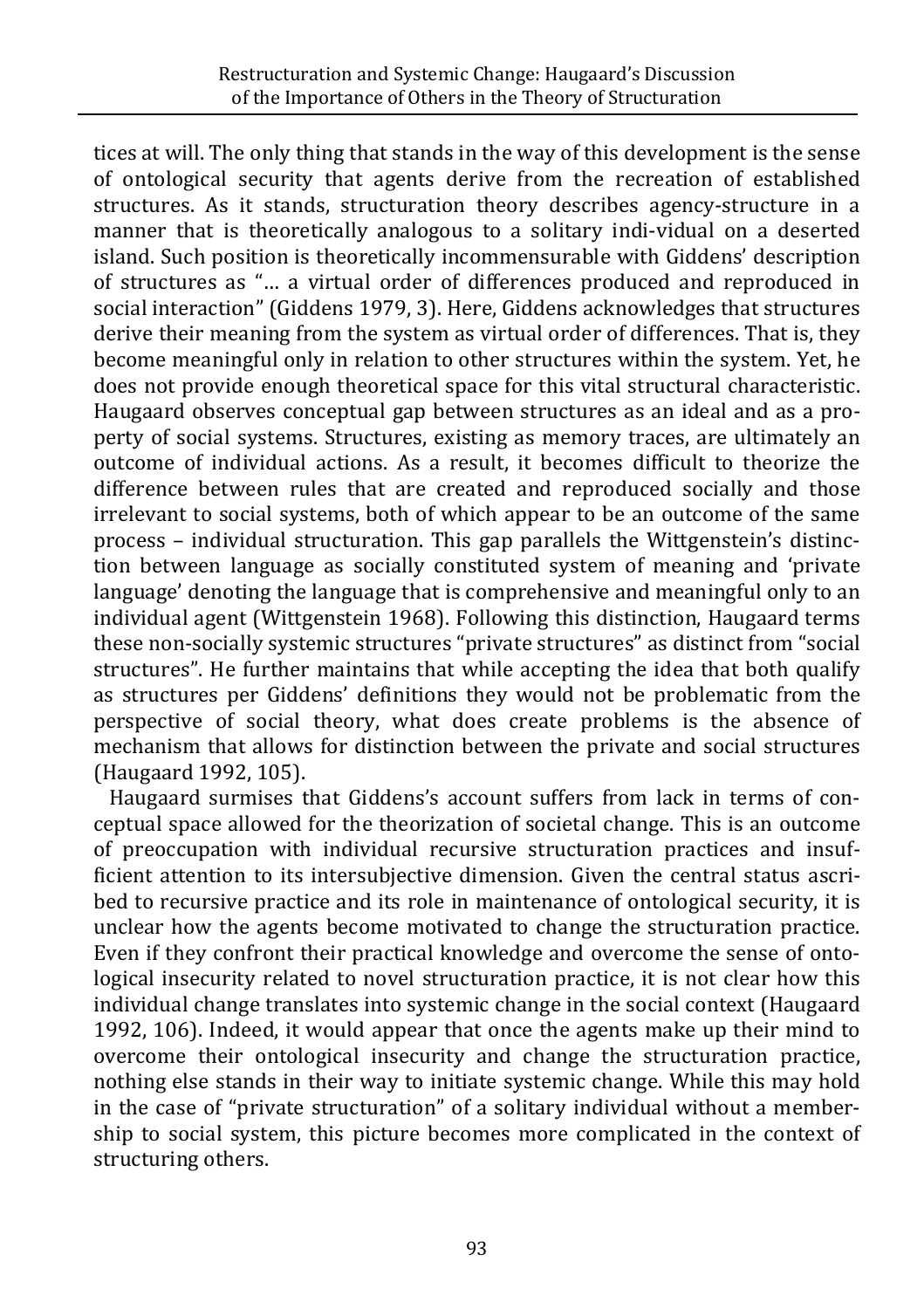In contrast to the hypothetical marooned individual, social actors are subject to one more, crucial, source of constraint derived from having to interact with others. These others are also structuring agents with particular p.c. and d.c. knowledge of the social system they have been integrated into. Successful social interactions require commensurable knowledge on both sides as well as mutual willingness to reproduce particular structural practice. In sum, then, the structural reproduction depends on three factors: "1) constraint derived from A's [actor initiating interaction] p.c. and d.c. knowledge of rules, 2) constraint based upon B's [agent responding to interaction] p.c. and d.c. knowledge of rules and 3) constraint derived from B's willingness to accept new rule as valid" (Haugaard 1992, 102).

He further claims that since Giddens does not examine the structuration practice with respect to B in relationship to A, it is difficult to theorize the transition from individual novel structuration practice into a systemic change. Thus highlightting the need for: "…built-in mechanism whereby *some innovative structuration practices are introduced (system change) and others are rejected (system stability)"* (Haugaard 1992, 110).

#### **Production and Reproduction of Structures in Social Interaction**

Haugaard seeks to overcome this deficit by the introduction of structuring others into the equation of societal reproduction. That is, by the theorization of the constraint derived from the structuring others' knowledge of structures and willingness to comply. The process of structuration takes place within the context of already established social systems that allow for a degree of predictability of agents' social world. The reproduction of structures in social interactions involves multiple structuring individuals in possession of different degrees of p.c. and d.c. knowledge of social systems and with different goals. When the actor A engages in structured interaction with actor B, it is not enough that A instantiates the structure-as-rule in action. Insofar as social structures facilitate predictability of others through production of more or less consistent outcomes in particular contexts, this social action should be followed by a predictable consequence in behaviour of others. In other words, the structuring agent B must confirm A's structuration by engagement in the predictable behaviour. If this is the case than we can say that structure has been reproduced (Haugaard 1992, 127).

Expanding upon Austin's (1975) distinction between felicitous and infelicitous speech acts, Haugaard discerns between four modalities that structured social interactions can take. These modalities represent mechanisms of praxiological (re)production of structures that allow social theorists to distinguish between successful and unsuccessful instances of structuration. This is done through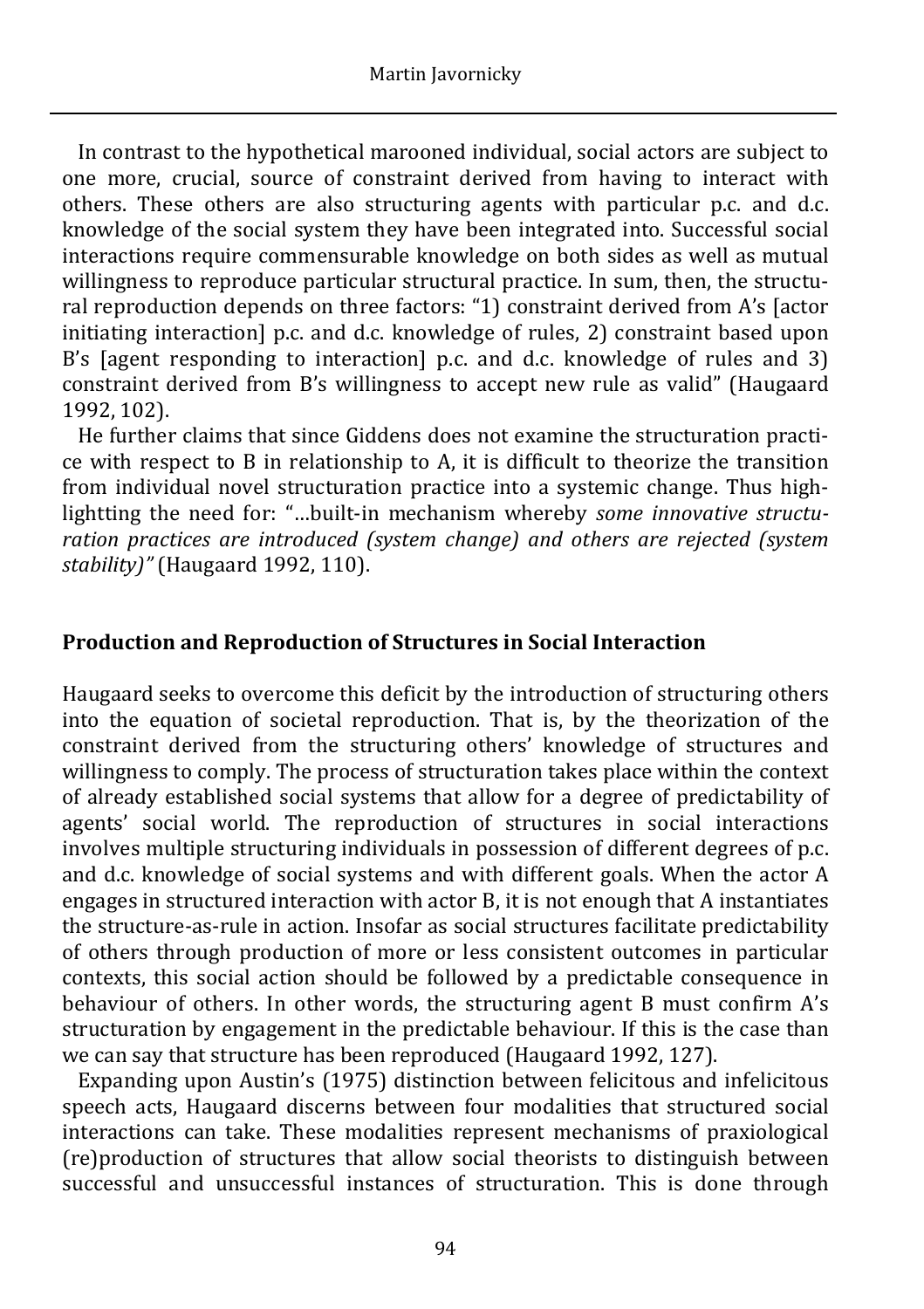theorization of constraint imposed upon structuring agent by structuring others implicated in social interaction. These modalities are: *restructuration (confirmstructuration), destructuration*, *non-restructuration* and *absent restructuration* (Haugaard 1992, 131–132). But, before we turn to the individual analyses of these modalities, we need to explicate what is covered under the term social interaction. "What makes action specifically classifiable as social action is the probability that others will behave in a particular fashion and a consequent taking account of that probability in your action" (Haugaard 1992, 123). This sociability goes beyond simple stimulus-response relationship found in animal kingdom and presupposes shared socialized meaning between interacting agents. Both, in the case of A, who initiates meaningful interaction with the aim to produce B's behavioural outcome, and in the case of B who understands the meaning of A's action and takes it into account in her behaviour. This operational definition allows social theorist to make distinction between meaningful, structured, social interaction towards others and collective non-social action with regard to some outside phenomena.

## **Restructuration (Confirm-structuration)**

Restructuration refers to a situation where the structured social interaction initiated by actor A achieves the predictable outcome in B. In order for this to happen, interacting agents must perceive the interaction as meaningful and possess commensurable conceptions of rules of given interaction. Since the structuration theory allows for a significant degree of agency of individuals relative to the structural relations, it is not sufficient that both agents understand the meaning of interaction. They must also have interests in, and be motivated to engage in it. In case of hypothetical exchange between A and B, A's commitment to interaction becomes evident by her initiation of interaction while B's willingness to interact manifests in her structured response. The process whereby structured interaction becomes reproduced as a result of these conditions has been termed *"restructuration"*. "*It is with the act of restructuration that social structures are reproduced.* Without restructuration there are no social structures, just rules" (Haugaard 1992, 127). This term was later changed to "confirm-structuration" because the initial use of term restructuration is somewhat ambiguous and might invoke a notion of re-doing and hence change. In line with this theoretical development he proposes an altered definition of social structures as: "…essentially, a form of regularity which is reciprocally recognized as meaningful because different actors see it as 'the same' as other actions performed in different time and space. In that sense it is, to use Giddens' words, a 'recursive' stretching of 'timespace patterning' but, to alter Giddens' premises significantly, this is not simply a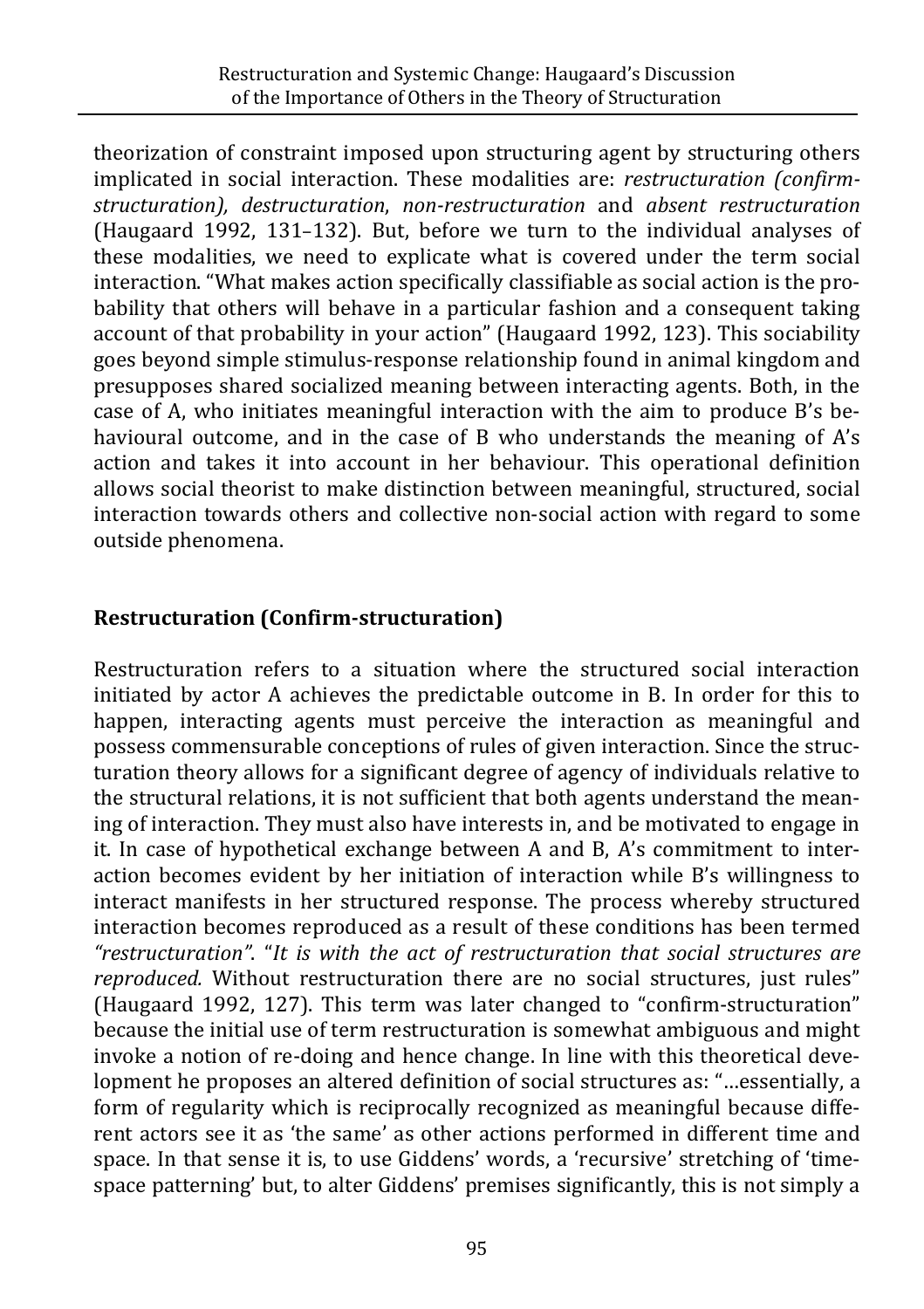recursive act from the perspective of self (structuration) but presupposes confirm-structuring from others" (Haugaard 2003, 93). Thus, he highlights the importance of the active reproduction of structures through acts of restructuration, rather than more or less passive, unintended and self-propelled structuration. Most of routinized social exchanges of everyday life are structured in this manner. For example, phatic communion, or 'small talk', whereby speech is used to perform social task (e.g. the phrase 'hello, how are you?' in place of a greeting rather than expression of genuine interest in other person's wellbeing), or buying a kilogram of sugar, represent routinized structured interactions. These forms of social exchange are characteristic of interaction between agents exposed to similar processes of societal and systemic integration whereby agents internalize the rules guiding these structured interactions early and reproduce them (almost automatically) on a level of practical consciousness, bringing about the unintended, effect of structural reproduction in agency thereby.

#### **De-structuration, Non-restructuration and Absent Restructuration**

What about the cases where the agent B does not reproduce the structures accordingly? Building on the theorem of constraint derived from existence of structuring others, this situation can be an outcome of several possible modalities of interaction. It may either come as a result of a situation whereby B understands the rule according to which A structures the interaction, but decides, not to reproduce the structure; Or, B does not understand the rule guiding A's action and consequently cannot reproduce the structured interaction; Alternately, B cannot even register and take account of A's structuration practice and fails to respond altogether. The first variant, whereby agent B understands the rule (and its context) according to which A is structuring the interaction, but decides not to confirm the structure was termed *"de-structuration"*, due to the high degree of intentionality. This intentional characteristic differentiates it from the cases where B does not understand the rule according to which A structures the interaction or *"non-restructuration"*. And from the cases where B completely fails to react because she is unable to register the A's structuration practice termed *"absent restructuration"* (Haugaard 1992, 129–130).

 The cases of both non-restructuration and absent restructuration represent a situation whereby agents A and B have incommensurable knowledge of rules pertaining to a given interaction regardless of their hypothetical willingness to engage in interaction. In first case, the agent B takes A's attempt to engage in social interaction into account, but lacks the knowledge of rules allowing her to confirm-structure. In the second case, it may very well be that B possesses the knowledge of rules guiding the interaction, however cannot respond because she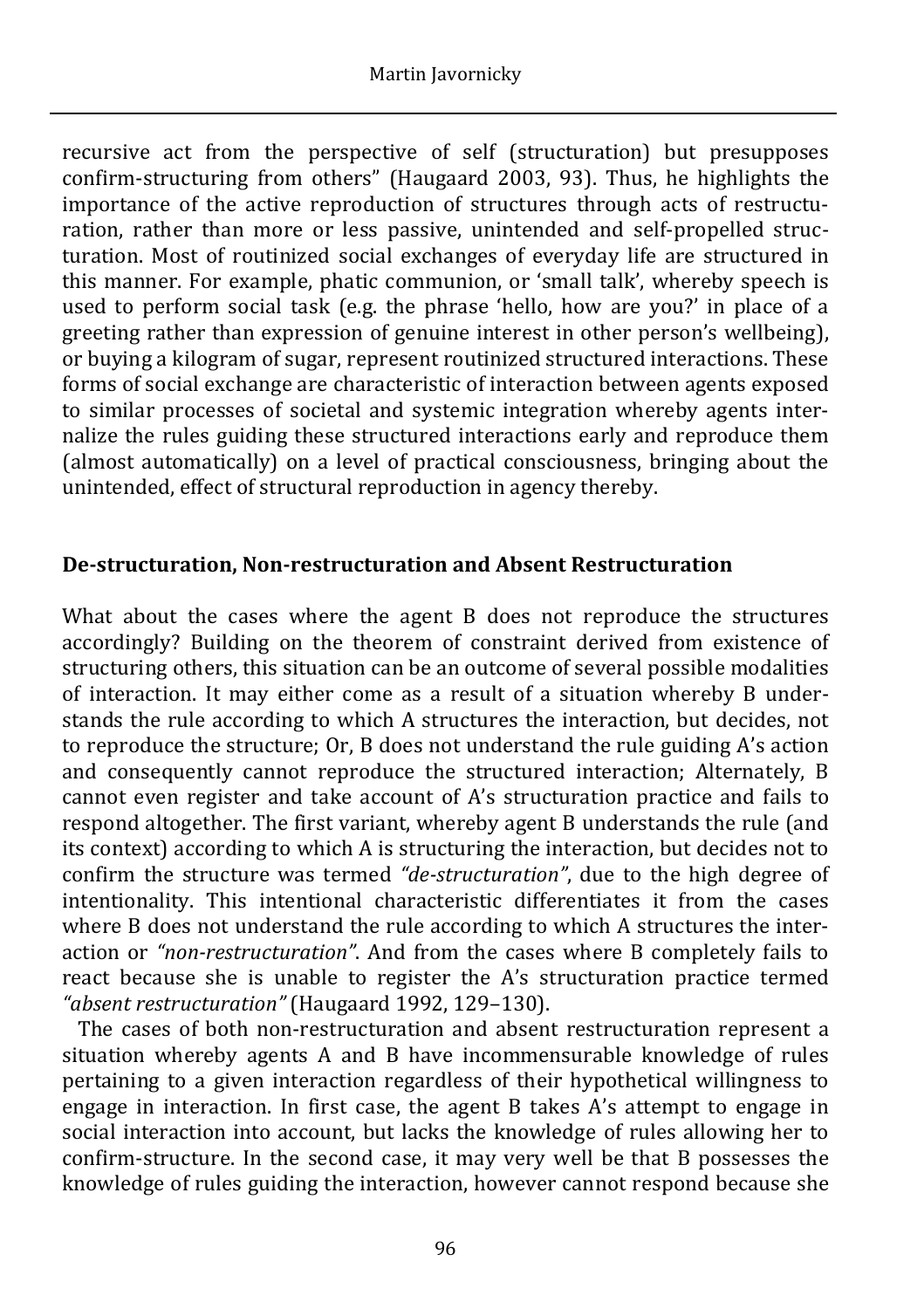did or could not register A's attempt to structure. The example of non-restructuration would be a misrecognition of phatic aspect of the greeting phrase "Hello, how are you?" as a literal request about one's wellbeing (which is actually a case of many individuals who find themselves in the English speaking environment for a first time). And the example of non-restructuration could be seen in failure to respond to the greeting phrase at all because of one's inability to hear or understand the spoken language.

The case of de-structuration presents us with an example whereby both agents understand the rules guiding the structured interaction, but respondent agent B decides, for whatever reason, not to follow the structural blueprint. It is important to note that B thoroughly recognizes A's action as an invitation to structured interaction, and she is well able to reproduce the rules in structured practice. However, is not willing to structure in this particular way and choses to respond in the way that takes account of the other but does not reproduce the structures guiding the original (from the perspective of A's intent) interaction. In the absence of the constraint derived from the limited knowledge of rules on the part of the actor B, the willingness or unwillingness to confirm structure can only be attributed to an individual agency. An example in point can be found in Haugaard's (1992, 124) analytical use of Garfinkel's breaching experiments whereby participants were instructed to interpret the phatic communication from others as literal requests, and to systematically de-structure the conversations in this manner:

"The victim waved his hand cheerily.

**(A)** How are you?

**(B)** How am I in regard to what? My health, my finances, my school work, my peace of mind, my…?

**(A)** (Red in the face and suddenly out of control) Look! I was just trying to be polite. Frankly, I don't give a damn about how you are" (Garfinkel 1984, 44).

In this case A's attempt to structure according to the rules concerning phatic communion was recognized as such by B, yet B decided to structure according to a rules of normal communication aimed at exchange of information. Both agents engaged in social interaction, that is, action directed toward and taking account of others. Both agents also engaged in structuration insofar as their conduct was guided by rules pertaining to interaction with other. Yet neither of these attempts can be classified as reproduction of social structure (confirm-structuration) with regard to this particular use of communication because each of the involved agents falsified the expectations inherent in the others' perspective. "*Rules do not become structures purely through orientation towards other or through recursive*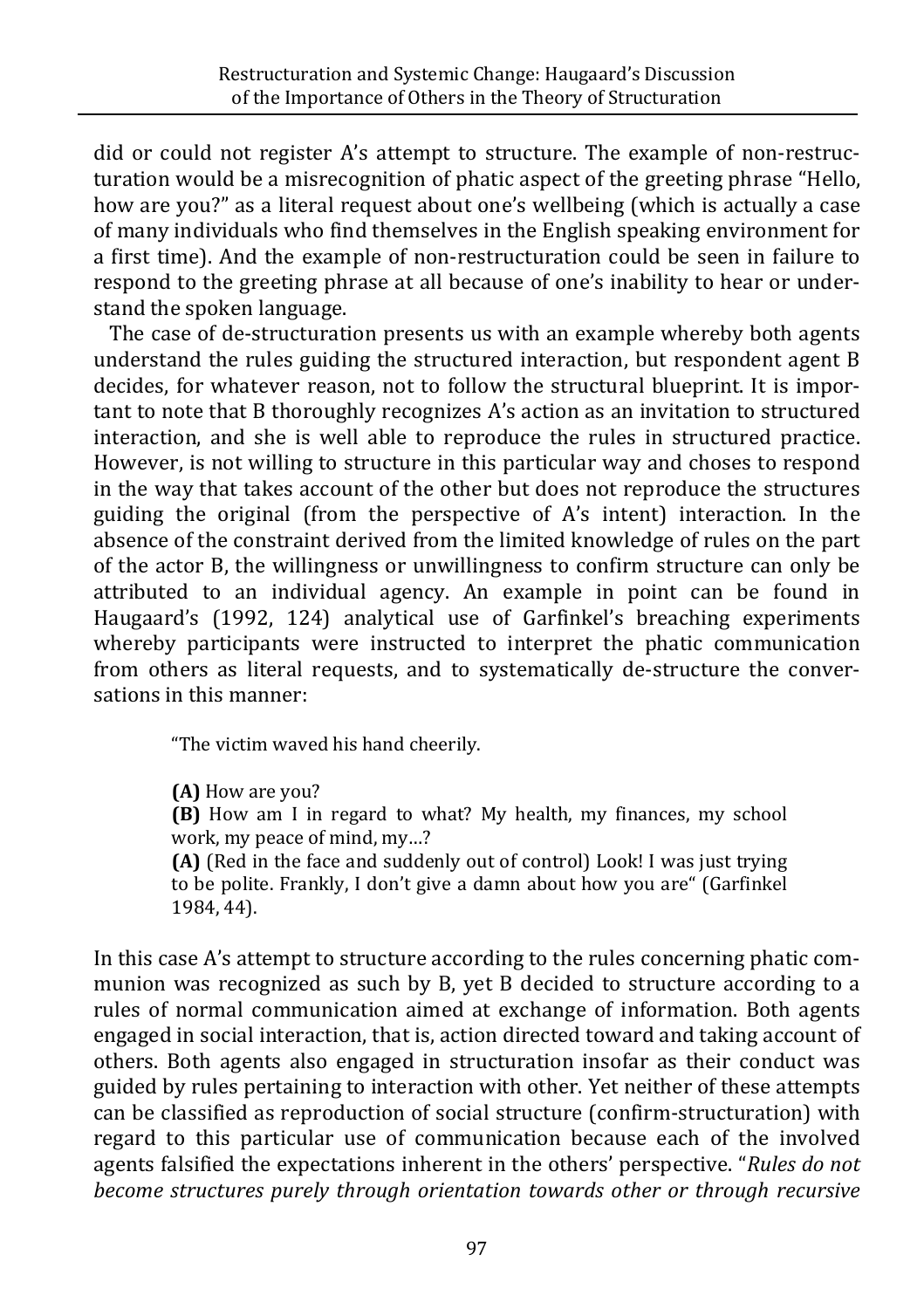*application in structuration. Rules become structures in the moment that the rule governed expectations are fulfilled*" (Haugaard 1992, 126). The theorization of these different possible mechanisms of structural (non)reproduction underlines the importance of constant reflexive monitoring of one's surroundings and actions. Haugaard contends that this monitoring also involves the evaluation of appropriateness of others' attempts to structure relative to one's knowledge of rules of given interaction. This evaluation then determines the success or failure of structural reproduction. Therefore, every single act of restructuration or destructuration represents a political decision of either active acceptance or rejecttion of validity of a given rule in particular situation through reaction to participation, even if it is a subconscious political act occurring on the level of p.c.

# **Systemic Stability and Change**

When the attempt to convert the rule into social structure in interaction meets with confirm structuration, the structure is reproduced as socially meaningful, even if the structural reproduction is an unintended consequence of intentional action4. Both agents' knowledge of the rule becomes reiterated as valid within given context and yielding particular results. As a consequence, the probability that agents will draw upon this rule, and reproduce the structure further, increases. In the opposite case, where structuration fails to meet with confirm structuration, not only the rules do not translate into structures as elements in the system of meaning. The very rule according to which the initial act of structuration was ordered is violated. This outcome has high potential to disrupt the sense of ontological security, at least in cases where the agents have commensurable knowledge of social world. Agents no longer can rely on this rule in similar social circumstances and the likelihood that they use this particular rule again decreases.

Confirm-structuration is central to systemic stability. It can, at the same time, be seen as crucial component in explanation of systemic change. This is a case in situations whereby a novel rules and structuration practices become introduced and taken up by others who then recreate them in a different time-space. Haugaard uses the example of a Christmas card inventor, Henry Cole, who printed the first 1000 pieces in 1843 (Bunday, 1964). This initial act of structuration, considered as merely ephemeral business endeavour at the time, has been taken

 $\overline{a}$ <sup>4</sup> According to Haugaard's theoretical position, the structural reproduction does not occur at random or by accident even if it is an unintended outcome of the intentional action. The modalities of structured interaction outlined above serve to elucidate the conditions under which social structures become reproduced.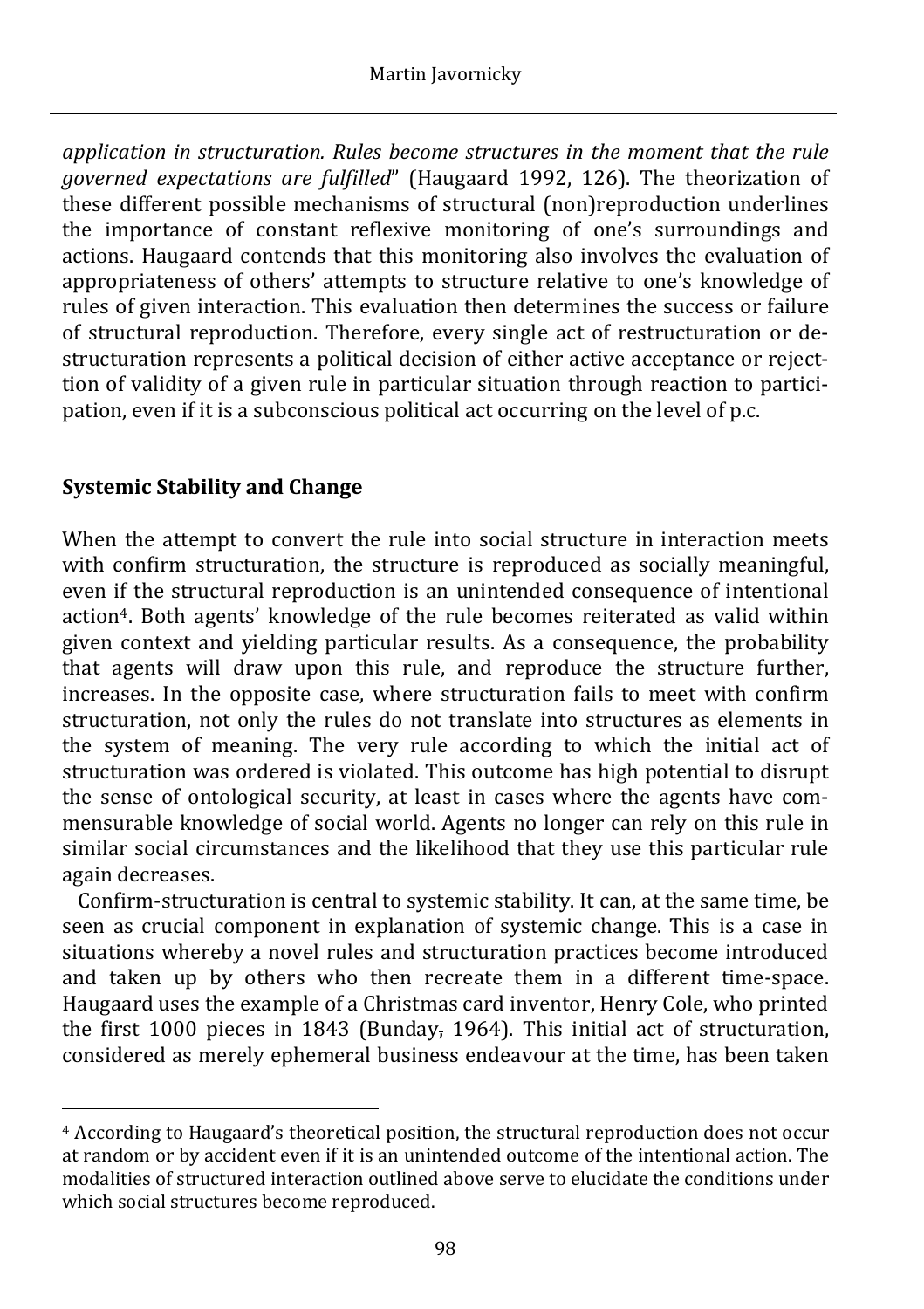up (confirm-structured) on an incredible scale and became translated into wide spread systemic feature of Christmas in many western societies (Haugaard 1992, 137–138). Following this conceptual strain of thought, the practices of de-structuration are related to systemic stability and change in similar, albeit somehow inverted, manner. On the one hand, the practice of de-structuration can be seen as an attempt to introduce systemic change. Agents who are discursively aware of the structured practice come to attempt to introduce a change in practice or its meaning through intentional de-structuration. On the other hand, the practice of de-structuration can serve to maintain a systemic stability whereby novel attempts as structuration practice become intentionally de-structured in favour of the already existing practices. The need to distinguish between individually meaningful structured behaviour and socially meaningful behaviour of an individual that contributes to systemic reproduction leads Haugaard to expand on the usage of the term "private" structuration practices. Which, in the context of theory of restructuration, designate "any action, including social action, that fails to meet with restructuration" as well as "social behaviour which fails to contribute to the fabric of social system" (Haugaard 1992, 134). Although rooted in Wittgenstein's (1968) notion of private language, the concept of private structure is much less restrictive and includes any structured action that can be meaningful to an individual or others, yet fails to contribute to the reproduction of social system.

The theorization of systemic stability or change through the modalities of structured interaction and the distinction between private and social structuration practices is closely intertwined with the concept of ontological security. In cases whereby an attempt at structured interaction fails to meet with appropriate response, not only the agents' knowledge concerning behaviour in particular context becomes violated, but their practices are also effectively rendered private by the others. That is, rendered irrelevant in a given context of practice. Their sense of ontological security becomes thereby disrupted and agents' feelings of insecurity come flooding in. Hence the adverse reactions to de-structuration practices in Garfinkel's (1984) experiments. At the same time, such situations of breakdown in structuration routine can provide an opportunity to discursively reflect on the practical consciousness knowledge of a given rule. And as such present agents with an opportunity to introduce systemic change.

## **Conclusion**

This paper schematically outlines Haugaard's reconstructive reading of Giddens' account of the structural reproduction in the context of social systems. The introduction of modalities, that interaction between multiple structuring agents can take, overcomes the conceptual gap between the structuration as an individual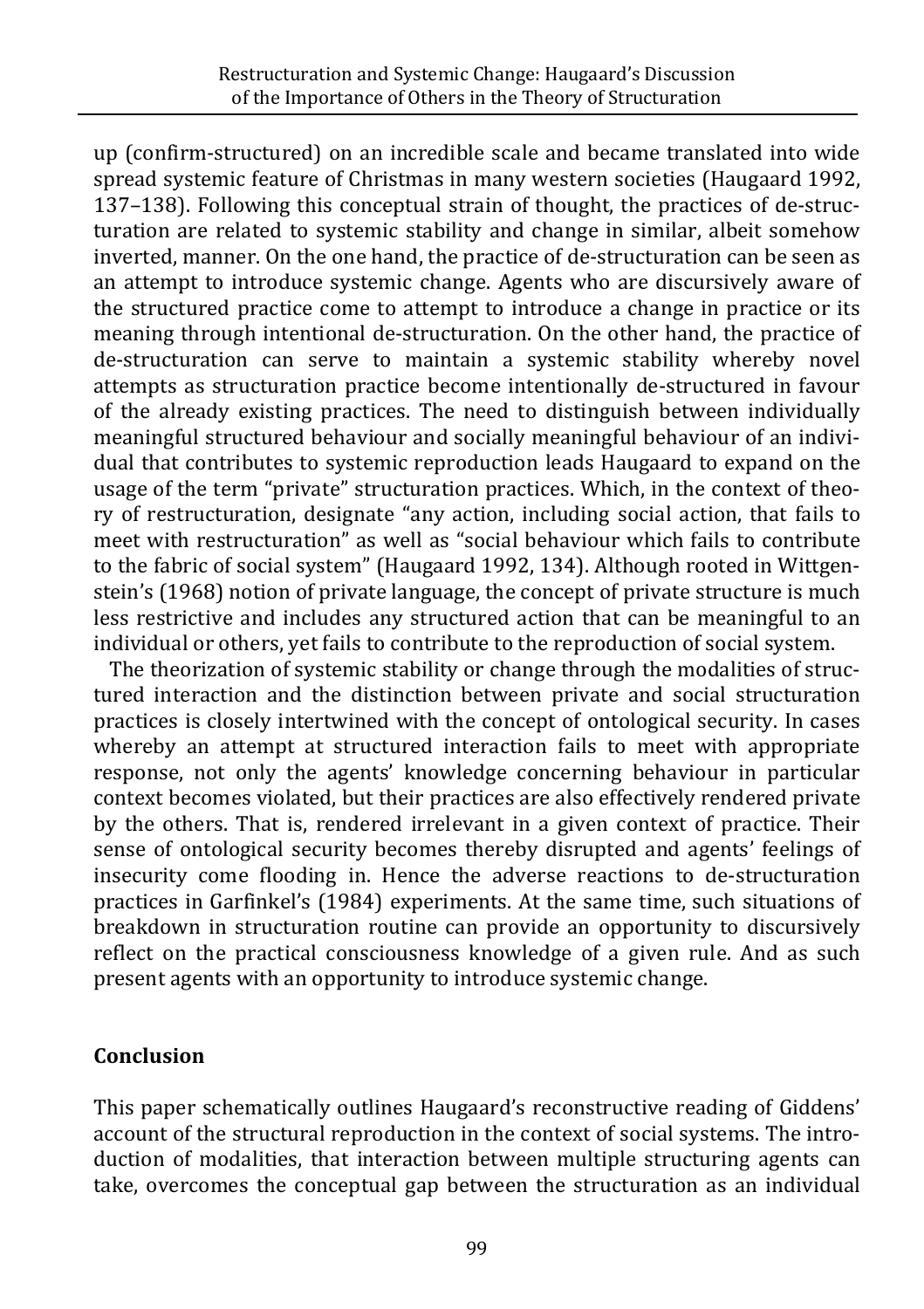activity and structure as systemically constituted. Accepting the above arguments involves re-inscription of the relationship between unconscious and systemic change. While the sense of ontological (in)security can be still seen as the direct motivating factor of agency, it is no longer the sole, paramount, barrier standing in the way of societal change. The discussion of constraint derived from the existence of others highlights the fact that particular structuration practices are continuously evaluated (and enforced) by the others in social system. This inevitably leads to the discussion of relationships of power. As already mentioned, the issue of social power, has been intentionally bracketed here as the purpose of this paper is to briefly sketch out the basic elements and mechanisms of social reproduction within Giddens' and Haugaard's projects. This is not to diminish the importance of the matter of social power for either theorist. Quite the opposite, power is awarded central status in the theory of structuration and remains fundamental to Haugaard's work. Simplifying, power-to constitutes the agency derived from successful structuration/confirming structuration, while powerover as domination are part of de-structuration and constraint. However, a full account of this requires another paper. Suffice it to say, the conceptual toolbox introduced in this paper represent the underlying language used by Haugaard to examine the relationship between societal transformation, power and modernity. Thus, allowing for more explicit sociological understanding of the intersubjective interactions that either maintain systemic stability or induce change.

# **References**

AINSWORTH, M. D. S. – BELL, S. M. (1970): *Attachment, Exploration, and Separation: Illustrated by the Behavior of One-Year-Olds in a Strange Situation*. In: *Child Development*, 41(1), 49–67. Online. <http://doi.org/10.2307/1127388>

AUSTIN, J. L. (1975): *How to Do Things with Words*. Oxford University Press.

BERGER, P. – LUCKMANN, T. (1967): *The Social Construction of Reality: A Treatise on the Sociology of Education*. Garden City, NY: Anchor Books.

BUNDAY, G. (1964): *The History of the Christmas Card.* London: Spring Books.

ERIKSON, E. H. (1963): *Childhood and Society* (Rev. ed.). New York: Norton, 1954.

GARFINKEL, H. (1984): *Studies in Ethnomethodology*. Cambridge, UK: Polity Press.

GIDDENS, A. (1979): *Central Problems in Social Theory: Action, Structure, and Contradiction in Social Analysis*. University of California Press.

GIDDENS, A. (1984): *The Constitution of Society: Outline of the Theory of Structuration*. University of California Press.

HAUGAARD, M. (1992): *Structures, Restructuration, and Social Power*. Aldershot; Brookfield, USA: Avebury.

HAUGAARD, M. (1997): *The Constitution of Power. A Theoretical Analysis of Power*.